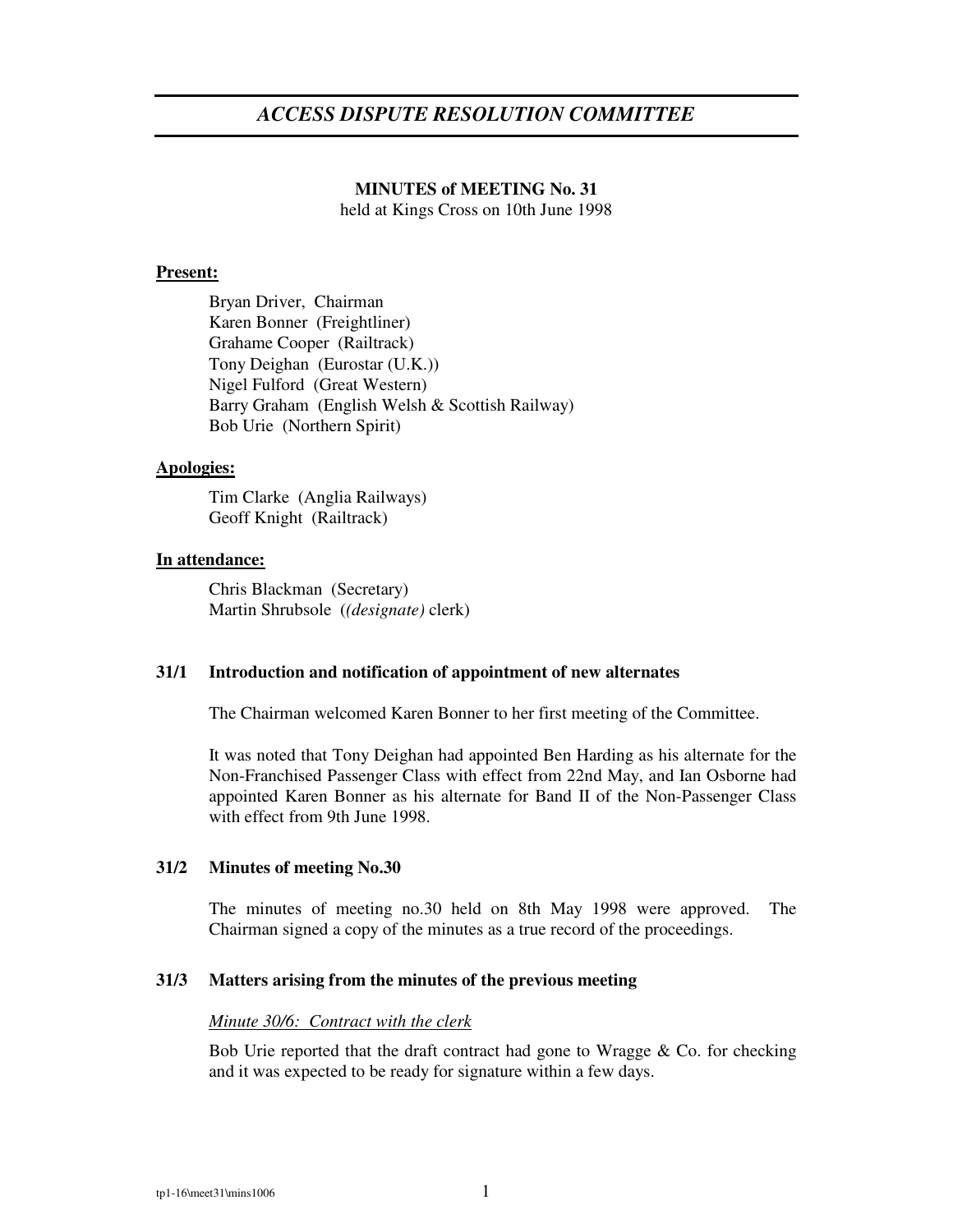# *Minute 30/7: Payment of the levy for the year 1997/98*

Members were most concerned to hear that, despite reminders, payment had not yet been received from Centrac Ltd., some twelve weeks after the due date for settlement. The Committee observed that this was a serious breach of the Access Conditions and hence of the Access Agreement between Railtrack and Centrac.

The Secretary was instructed to write to the Director concerned stressing the serious nature of the matter and of the breach of the Access Conditions; the size of the sum outstanding is irrelevant in such context.

**Action:** Secretary

# **31/4 Approval of the Record of the Hearing of Reference [AD]16**

The Record of the Hearing of Reference no.16 on 8th May 1998 was approved, subject to one modification. The Chairman signed a copy of the minutes, as modified, as a true record of the proceedings.

It was noted that circulation of the Record is to Committee Members and to those Parties involved at the hearing.

# **31/5 Tenancy agreement with Railtrack Property**

The Secretary reported that the Order, relating to the exclusion of the Landlord and Tenant Act 1954, had been received from the Central London County Court and the tenancy agreement had now been signed.

It was noted with approval that the account from Hollingworth Bissell in connection with legal advice on the terms of the tenancy agreement had been received and settled.

# **31/6 Accounts for 1997/98**

The Accounts for 1997/98, tabled by the Secretary were approved, subject to formal audit. A copy of the statement of accounts was signed by the Chairman, but members expressed some concern that this document summarising the accounts could be misleading; it was important to express clearly the fact that there was a surplus in the Committee's finances at the end of the year and that this surplus would be rebated to Industry Parties in the following financial year. Whilst the statement showed surpluses in the Bank Account at the end of each of the years 1996/97 and 1997/98, the fact that the surplus at the end of the latter year was less than the previous year suggested, in accordance with normal accounting convention, that the Committee had made a loss during the year. This was a misrepresentation of the Committee's financial affairs.

However, members recognised that, technically, the Committee should show in its accounts provision for surplus to be rebated, or any loss to be recovered, in the following financial year. The accounts thus would show a net amount of 'no money left' at the end of the year in compliance with the Access Dispute Resolution Rules.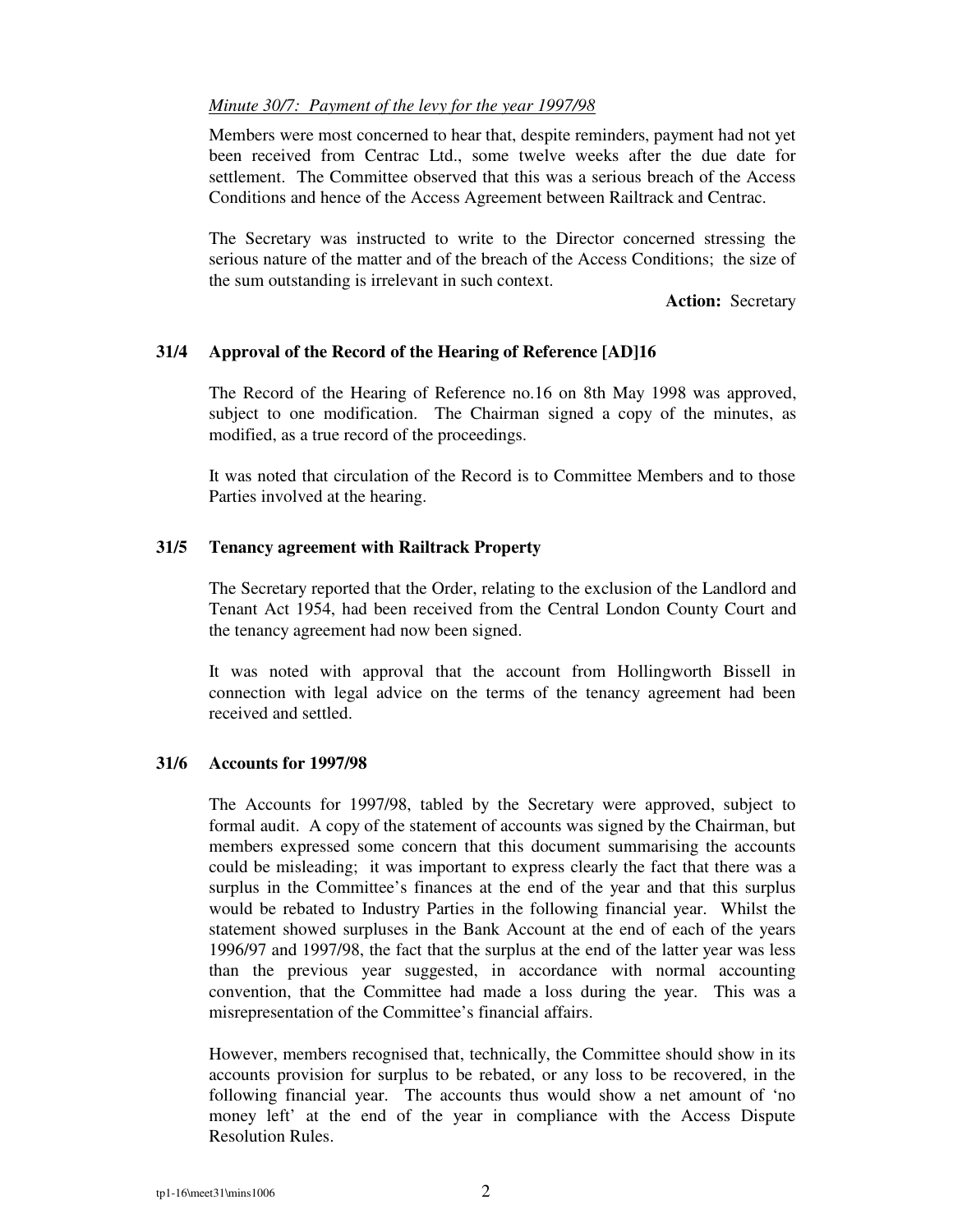The Secretary was remitted to re-draft the summary document in a form in which these factors were properly identified and expressed.

It was noted that a total rebate of approximately £101k would be made to the Industry Parties in the year 1998/99.

## **31/7 Options for imaging the archives**

The Committee noted the report from the Secretary following his discussion with the British Railways Board about the options for imaging the Board's archives relating to Track Access, which currently reside in the custody of the Committee.

In answer to a query as to whether there would be interrogatory facilities on the system envisaged the Secretary confirmed that search facilities would be available.

Members commented that the costs were lower than anticipated, but questioned whether some of the elements needed to be incurred. The Committee agreed that it wished to develop the estimates, obtaining quotes from an alternative contractor, and also to examine costs for the option of holding the archives on a CD-ROM. Such an option would avoid the necessity of providing an electronic link and a security filter for the ADRC to access directly the BRB's archives, as each party could hold the data independently on a CD-ROM; furthermore the data, being historic only, would not require any updating.

**Action:** Secretary

# **31/8 Handling of disputes at St. Pancras station** *(from minute 29/9)*

The Chairman introduced a paper from the (designate) clerk highlighting the changes in procedures that would be required for setting up a sub-committee to handle disputes at St. Pancras station. The urgency for doing this was not as vital as previously envisaged, in view of the latest government announcement regarding the timescales for developing the Channel Tunnel Rail Link. Nevertheless Members recognised that there were some preliminary works that might be necessary which could impact on St. Pancras within the first phase of the link.

In the meantime the Committee considered that the draft proposals were acceptable as a framework, but might need some fine-tuning in the light of any future developments, particularly if there were a change in the parties involved. The Committee therefore agreed that the proposed version of the sub-committee's rules should be regarded as rules in a sufficient state of readiness for final scrutiny and agreement nearer the time when it became appropriate to introduce them.

Secondly the Committee agreed that the document, as drafted, should be sent to the party that had triggered the work explaining that, in response to their request made in accordance with the relevant agreement, the Committee had reached a view on what should happen, but that it might wish to modify and revisit the document as the position is clarified.

A copy of this letter would be circulated to other parties involved and to OPRAF, as sponsor of Thameslink 2000, for information.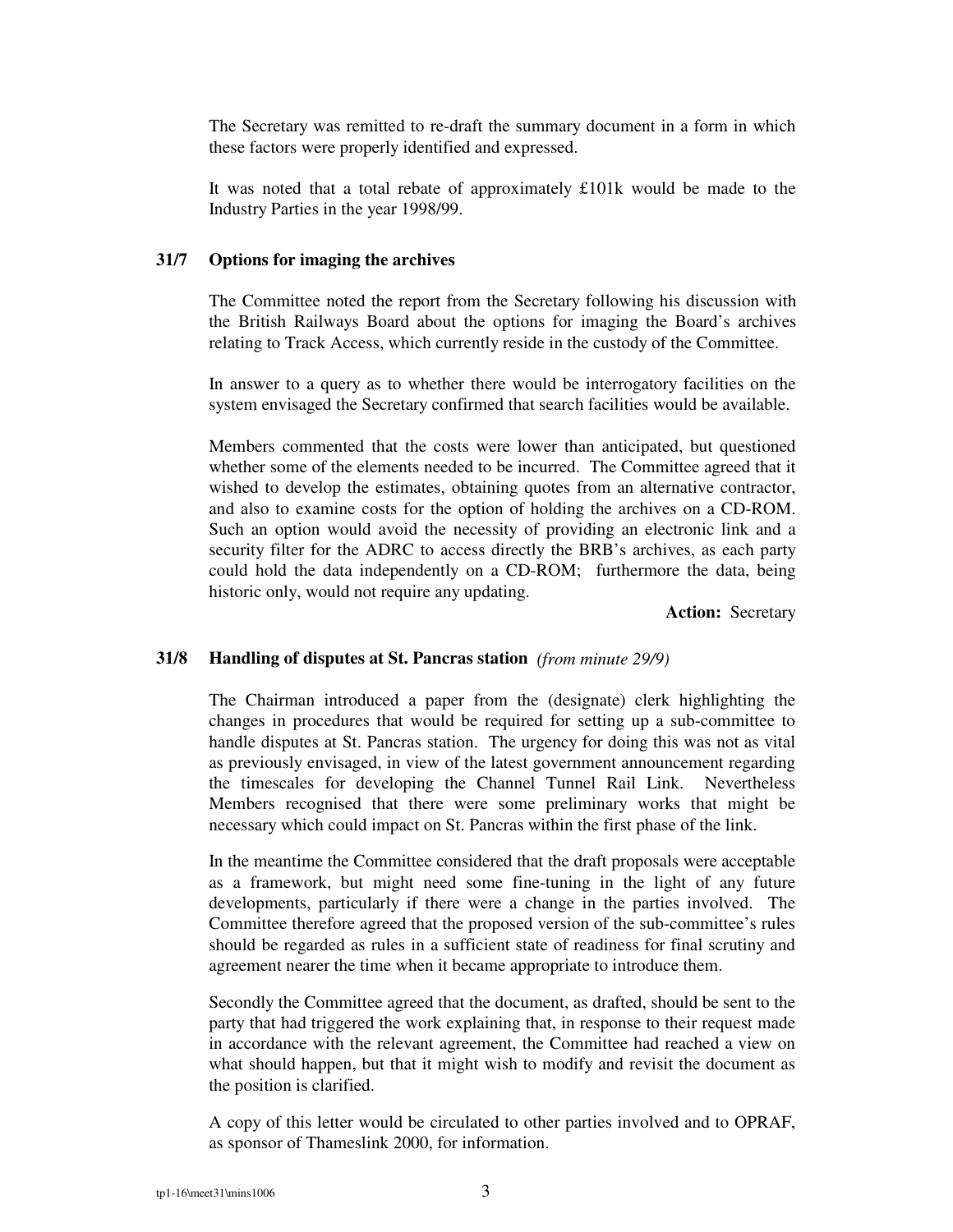Action: Secretary